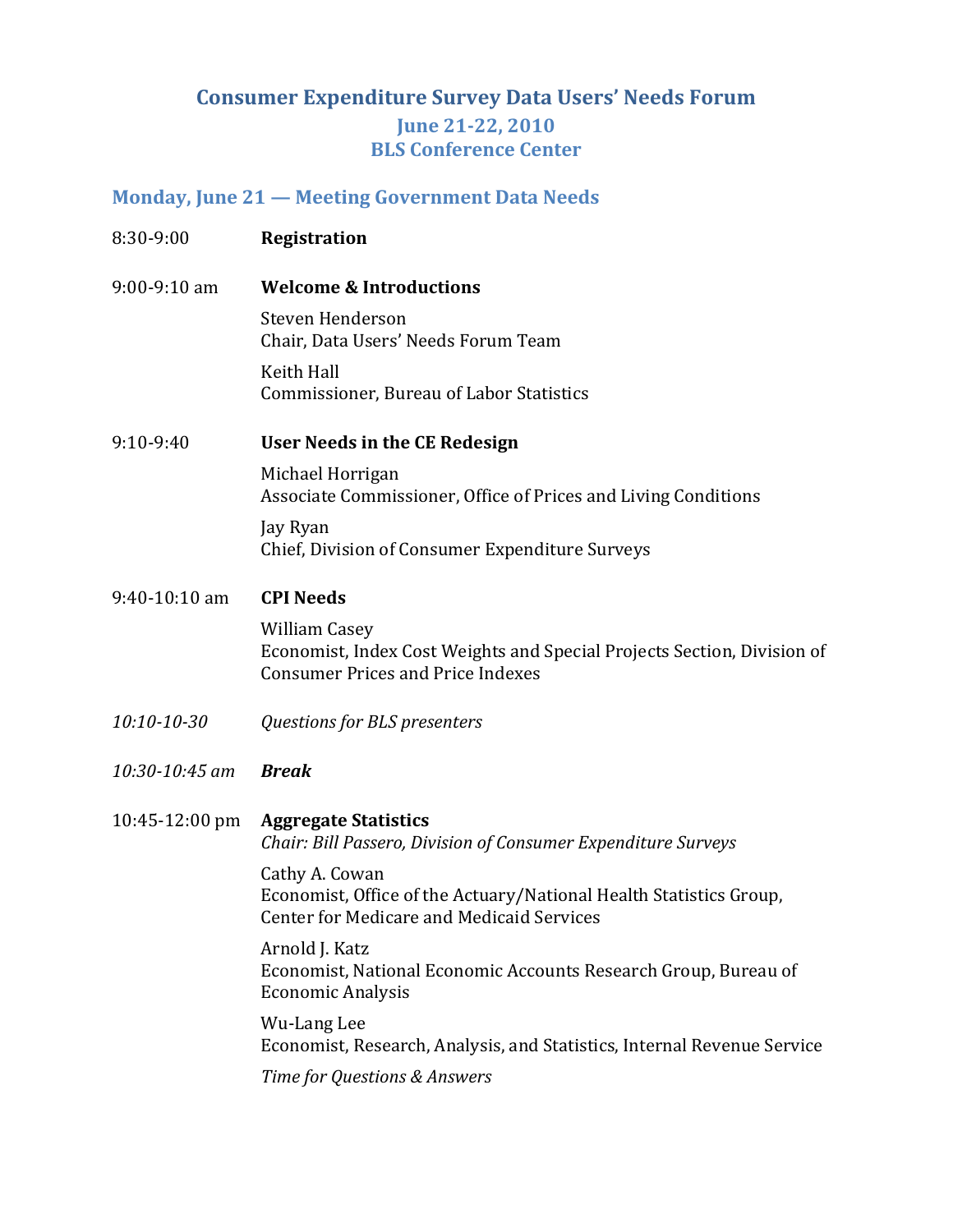# **Monday, June 21 (continued)**

| 12:00-1:15 pm    | Lunch (on your own)                                                                                        |
|------------------|------------------------------------------------------------------------------------------------------------|
| $1:15-2:15$ pm   | <b>Detailed Data Needs I</b><br>Chair: Laura Paszkiewicz, Division of Consumer Expenditure Surveys         |
|                  | Mark Lino<br>Economist, Food, Nutrition, and Consumer Services, USDA                                       |
|                  | Kathleen S. Short<br>Economist, Bureau of the Census                                                       |
|                  | Carol Adaire Jones<br>Senior Economist, Economic Research Service, USDA                                    |
|                  | Time for Questions & Answers                                                                               |
| 2:15-2:30 pm     | <b>Break</b>                                                                                               |
| $2:30-3:45$ pm   | <b>Detailed Data Needs II</b><br>Chair: Rob McClelland, Chief, Division of Price and Index Number Research |
|                  | <b>Ed Harris</b><br>Analyst, Tax Analysis Division, Congressional Budget Office                            |
|                  | <b>Phillip Anthony</b><br>Research Analyst, Division of Tax Research, Minnesota Department of<br>Revenue   |
|                  | Kenneth Hanson<br>Senior Economist, Economic Research Service, USDA                                        |
|                  | Time for Questions & Answers                                                                               |
| $3:45 - 4:00$ pm | <b>Meeting Government Data Needs</b>                                                                       |
|                  | Jesse Rothstein<br>Chief Economist, Department of Labor                                                    |
| $4:00 - 5:00$ pm | <b>Information Sharing Reception</b>                                                                       |
|                  |                                                                                                            |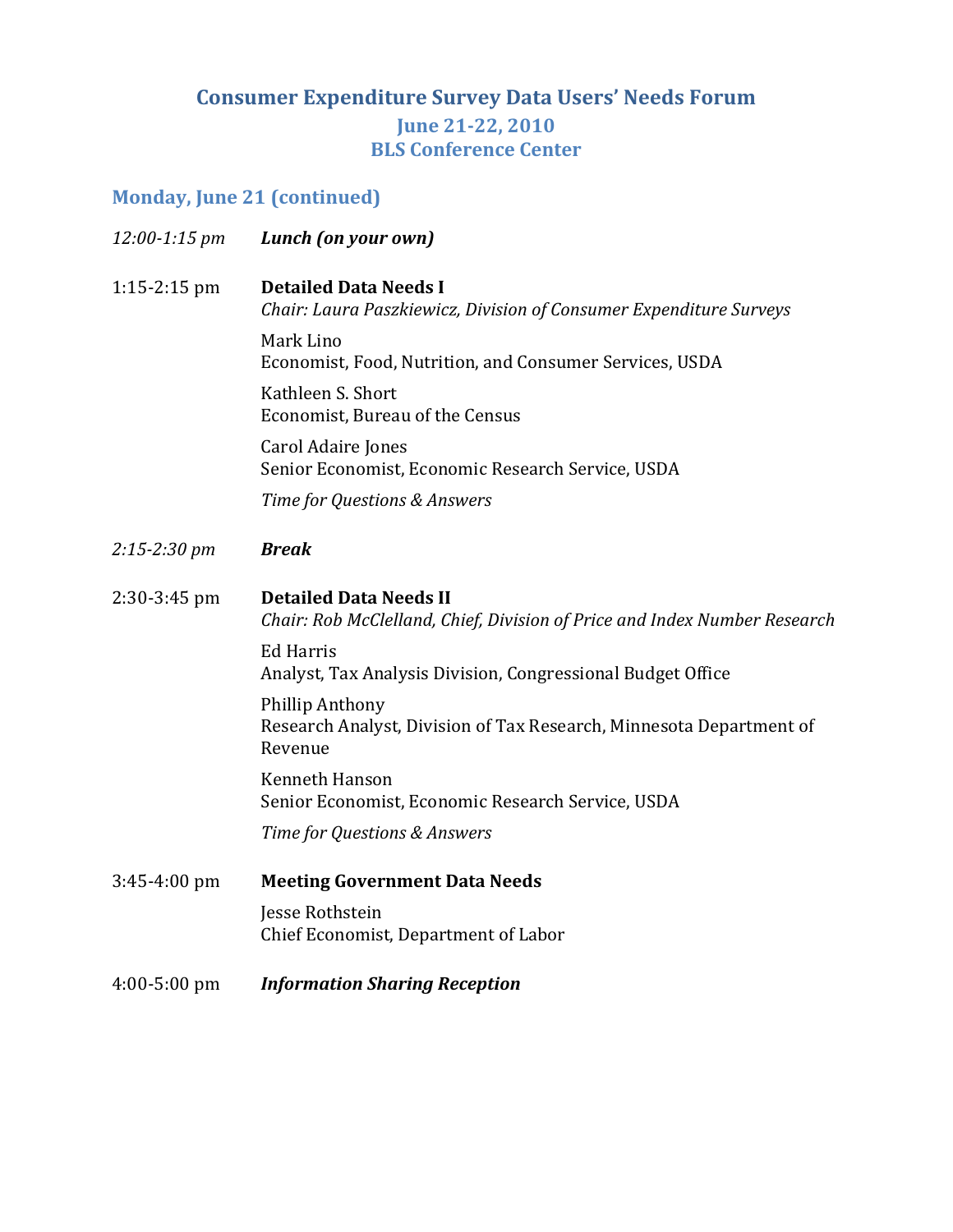#### **Tuesday, June 22 — Macroeconomic Statistics, Economic WellBeing, and Analysis of Consumer Behavior**

| 8:30-9:00          | <b>Registration</b>                                                                                |
|--------------------|----------------------------------------------------------------------------------------------------|
| $9:00 - 9:15$ am   | <b>Welcome to Day 2</b>                                                                            |
|                    | Jay Ryan<br>Chief, Division of Consumer Expenditure Surveys                                        |
| $9:15 - 10:45$ am  | <b>Macroeconomic Statistics</b><br>Chair: Barry Bosworth, Senior Fellow, The Brookings Institution |
|                    | Christopher D. Carroll<br>John Hopkins University                                                  |
|                    | <b>Thomas Crossley</b><br>University of Cambridge                                                  |
|                    | John Sabelhaus<br><b>University of Maryland</b>                                                    |
|                    | Mark Bils<br>University of Rochester                                                               |
|                    | Time for Questions & Answers                                                                       |
| $10:45 - 11:00$ am | <b>Break</b>                                                                                       |
| 11:00-12:00 pm     | <b>Economic Well-being</b><br>Chair: Thesia Garner, Division of Price and Index Number Research    |
|                    | Jared Bernstein<br>Chief Economist and Economic Policy Adviser to the Vice President               |
|                    | Geng Li<br>Economist, Division of Research and Statistics, Federal Reserve Board                   |
|                    | Time for Questions & Answers                                                                       |
| $12:00 - 1:15$ pm  | Lunch (on your own)                                                                                |